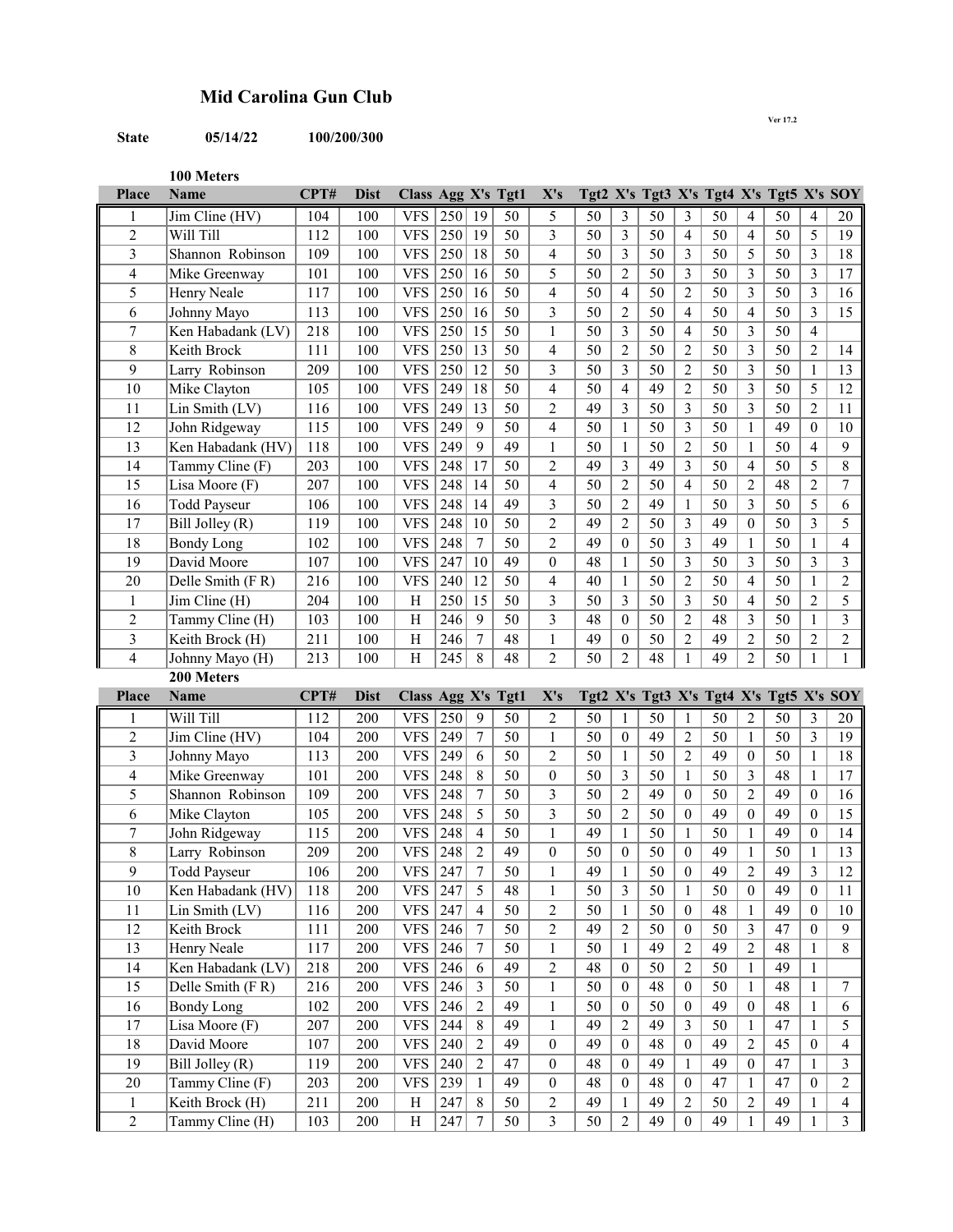| 3                        | Jim Cline (H)       | 204  | 200         | H                  | 247 | 4              | 48       | $\theta$         | 49               | 1              | 50              | $\theta$       | 50                                      | $\overline{2}$   | 50       |                  | 2                        |
|--------------------------|---------------------|------|-------------|--------------------|-----|----------------|----------|------------------|------------------|----------------|-----------------|----------------|-----------------------------------------|------------------|----------|------------------|--------------------------|
| 4                        | Johnny Mayo (H)     | 213  | 200         | H                  | 246 | $\overline{2}$ | 48       | $\mathbf{1}$     | 49               | $\theta$       | 50              | $\theta$       | 50                                      | $\mathbf{1}$     | 49       | $\theta$         | $\mathbf{1}$             |
|                          | 300 Meters          |      |             |                    |     |                |          |                  |                  |                |                 |                |                                         |                  |          |                  |                          |
| <b>Place</b>             | <b>Name</b>         | CPT# | <b>Dist</b> | Class Agg X's Tgt1 |     |                |          | X's              |                  |                |                 |                | Tgt2 X's Tgt3 X's Tgt4 X's Tgt5 X's SOY |                  |          |                  |                          |
| 1                        | Jim Cline (HV)      | 104  | 300         | <b>VFS</b>         | 249 | $\overline{4}$ | 50       | $\overline{2}$   | 50               | $\mathbf{1}$   | 50              | 1              | 49                                      | $\mathbf{0}$     | 50       | $\overline{0}$   | 19                       |
| $\overline{2}$           | Mike Clayton        | 105  | 300         | <b>VFS</b>         | 249 | $\overline{2}$ | 49       | $\theta$         | 50               | $\theta$       | 50              | $\mathbf{1}$   | 50                                      | $\theta$         | 50       | $\mathbf{1}$     | $\overline{18}$          |
| 3                        | Shannon Robinson    | 109  | 300         | <b>VFS</b>         | 247 | 5              | 49       | $\mathbf{1}$     | 48               | 1              | 50              | 1              | 50                                      | $\overline{0}$   | 50       | 2                | 17                       |
| 4                        | <b>Bondy Long</b>   | 102  | 300         | <b>VFS</b>         | 247 | 4              | 49       | $\mathbf{1}$     | 50               | $\mathbf{1}$   | $\overline{50}$ | $\mathbf{1}$   | 50                                      | $\mathbf{1}$     | 48       | $\boldsymbol{0}$ | 16                       |
| 5                        | Henry Neale         | 117  | 300         | <b>VFS</b>         | 247 | 3              | 50       | $\mathbf{1}$     | 50               | $\mathbf{1}$   | 50              | $\mathbf{1}$   | 49                                      | $\Omega$         | 48       | 0                | 15                       |
| 6                        | Keith Brock         | 111  | 300         | <b>VFS</b>         | 247 | 3              | 50       | $\mathbf{1}$     | 48               | $\theta$       | 50              | $\theta$       | 50                                      | $\theta$         | 49       | 2                | 14                       |
| 7                        | Lin Smith (LV)      | 116  | 300         | <b>VFS</b>         | 247 | 3              | 50       | $\mathbf{0}$     | 48               | 1              | 50              | $\theta$       | 50                                      | 1                | 49       | 1                | 13                       |
| 8                        | Delle Smith (FR)    | 216  | 300         | <b>VFS</b>         | 247 | 3              | 48       | $\theta$         | 50               | $\mathbf{1}$   | 49              | $\mathbf{0}$   | 50                                      | $\mathbf{1}$     | 50       | $\mathbf{1}$     | $\overline{12}$          |
| 9                        | David Moore         | 107  | 300         | <b>VFS</b>         | 247 | 1              | 50       | $\theta$         | 49               | $\theta$       | 50              | $\theta$       | 49                                      | $\Omega$         | 49       | $\mathbf{1}$     | 11                       |
| 10                       | Johnny Mayo         | 113  | 300         | <b>VFS</b>         | 247 | $\theta$       | 48       | $\mathbf{0}$     | 50               | $\theta$       | 50              | $\theta$       | 50                                      | $\Omega$         | 49       | 0                | 10                       |
| 11                       | <b>Todd Payseur</b> | 106  | 300         | <b>VFS</b>         | 246 | $\overline{c}$ | 50       | $\boldsymbol{0}$ | 49               | $\mathbf{1}$   | 50              | $\mathbf{0}$   | 49                                      | $\mathbf{1}$     | 48       | 0                | 9                        |
| 12                       | John Ridgeway       | 115  | 300         | <b>VFS</b>         | 245 | 6              | 49       | $\mathbf{1}$     | 50               | $\theta$       | 49              | $\overline{2}$ | 49                                      | $\overline{2}$   | 48       | 1                | 8                        |
| 13                       | Will Till           | 112  | 300         | <b>VFS</b>         | 245 | 3              | 50       | $\mathbf{1}$     | 49               | $\theta$       | 50              | $\overline{2}$ | 47                                      | $\boldsymbol{0}$ | 49       | 0                | 7                        |
| 14                       | Lisa Moore (F)      | 207  | 300         | <b>VFS</b>         | 244 | 3              | 49       | $\overline{2}$   | 49               | $\theta$       | 50              | $\mathbf{1}$   | 49                                      | $\mathbf{0}$     | 47       | $\overline{0}$   | 6                        |
| 15                       | Bill Jolley (R)     | 119  | 300         | <b>VFS</b>         | 244 | $\overline{2}$ | 49       | $\theta$         | 49               | $\overline{2}$ | 50              | $\theta$       | 49                                      | $\theta$         | 47       | $\overline{0}$   | 5                        |
| 16                       | Ken Habadank (HV)   | 118  | 300         | <b>VFS</b>         | 244 | $\overline{c}$ | 49       | $\mathbf{0}$     | 49               | $\theta$       | 49              | $\mathbf{0}$   | 49                                      | $\mathbf{1}$     | 48       | 1                | $\overline{\mathcal{L}}$ |
| 17                       | Ken Habadank (LV)   | 218  | 300         | <b>VFS</b>         | 243 | 3              | 47       | $\boldsymbol{0}$ | 50               | $\overline{2}$ | 49              | $\mathbf{0}$   | 49                                      | $\mathbf{1}$     | 48       | $\boldsymbol{0}$ |                          |
| 18                       | Mike Greenway       | 101  | 300         | <b>VFS</b>         | 239 | 3              | 50       | $\theta$         | 48               | $\theta$       | 47              |                | 46                                      | 1                | 48       | 1                | 3                        |
| 19                       | Tammy Cline (F)     | 203  | 300         | <b>VFS</b>         | 229 | $\mathbf{0}$   | 48       | $\boldsymbol{0}$ | 46               | $\mathbf{0}$   | 45              | $\theta$       | 43                                      | $\theta$         | 47       | $\overline{0}$   | $\overline{2}$           |
| 20                       | Larry Robinson      | 209  | 300         | <b>VFS</b>         | 1   | $\theta$       | $\theta$ | $\theta$         | $\boldsymbol{0}$ | $\theta$       | $\theta$        | $\theta$       | $\mathbf{0}$                            | $\Omega$         | $\theta$ | 0                |                          |
| 1                        | Keith Brock (H)     | 211  | 300         | H                  | 246 | 1              | 50       | $\mathbf{0}$     | 50               | 1              | 49              | $\theta$       | 48                                      | $\Omega$         | 49       | $\theta$         | 4                        |
| $\overline{c}$           | Johnny Mayo (H)     | 213  | 300         | H                  | 244 | $\mathbf{1}$   | 49       | $\theta$         | 50               | $\theta$       | 50              | $\mathbf{1}$   | 48                                      | $\mathbf{0}$     | 47       | $\theta$         | $\overline{\mathbf{3}}$  |
| 3                        | Jim Cline (H)       | 204  | 300         | Η                  | 243 | 5              | 50       | 3                | 49               | 1              | 49              | 1              | 49                                      | $\mathbf{0}$     | 46       | $\overline{0}$   | $\overline{c}$           |
| $\overline{\mathcal{L}}$ | Tammy Cline (H)     | 103  | 300         | H                  | 231 | $\mathbf{1}$   | 49       | $\mathbf{1}$     | 46               | $\theta$       | 46              | $\theta$       | 47                                      | $\Omega$         | 43       | $\theta$         | $\mathbf{1}$             |

**100/200 Meters**

| <b>Place</b>            | <b>Name</b>         | CPT# | <b>Dist</b> | Class Agg X's |     |                 |
|-------------------------|---------------------|------|-------------|---------------|-----|-----------------|
| 1                       | Will Till           | 112  | 100/200     | <b>VFS</b>    | 500 | 28              |
| $\overline{2}$          | Jim Cline (HV)      | 104  | 100/200     | <b>VFS</b>    | 499 | 26              |
| 3                       | Johnny Mayo         | 113  | 100/200     | <b>VFS</b>    | 499 | $2\overline{2}$ |
| $\overline{4}$          | Shannon Robinson    | 109  | 100/200     | <b>VFS</b>    | 498 | $2\overline{5}$ |
| 5                       | Mike Greenway       | 101  | 100/200     | <b>VFS</b>    | 498 | 24              |
| 6                       | Larry Robinson      | 209  | 100/200     | <b>VFS</b>    | 498 | $1\overline{4}$ |
| 7                       | Mike Clayton        | 105  | 100/200     | <b>VFS</b>    | 497 | 23              |
| 8                       | John Ridgeway       | 115  | 100/200     | <b>VFS</b>    | 497 | 13              |
| 9                       | Henry Neale         | 117  | 100/200     | <b>VFS</b>    | 496 | 23              |
| 10                      | Ken Habadank (LV)   | 218  | 100/200     | <b>VFS</b>    | 496 | 21              |
| 11                      | Keith Brock         | 111  | 100/200     | <b>VFS</b>    | 496 | 20              |
| 12                      | Lin Smith (LV)      | 116  | 100/200     | <b>VFS</b>    | 496 | $1\overline{7}$ |
| 13                      | Ken Habadank (HV)   | 118  | 100/200     | <b>VFS</b>    | 496 | 14              |
| 14                      | <b>Todd Payseur</b> | 106  | 100/200     | <b>VFS</b>    | 495 | 21              |
| 15                      | <b>Bondy Long</b>   | 102  | 100/200     | <b>VFS</b>    | 494 | 9               |
| 16                      | Lisa Moore (F)      | 207  | 100/200     | <b>VFS</b>    | 492 | 22              |
| 17                      | Bill Jolley (R)     | 119  | 100/200     | <b>VFS</b>    | 488 | 12              |
| 18                      | Tammy Cline (F)     | 203  | 100/200     | <b>VFS</b>    | 487 | 18              |
| 19                      | David Moore         | 107  | 100/200     | <b>VFS</b>    | 487 | 12              |
| 20                      | Delle Smith (FR)    | 216  | 100/200     | <b>VFS</b>    | 486 | 15              |
| 1                       | Jim Cline (H)       | 204  | 100/200     | H             | 497 | 19              |
| $\overline{2}$          | Tammy Cline (H)     | 103  | 100/200     | H             | 493 | 16              |
| $\overline{\mathbf{3}}$ | Keith Brock (H)     | 211  | 100/200     | H             | 493 | 15              |
| $\overline{4}$          | Johnny Mayo (H)     | 213  | 100/200     | Η             | 491 | 10              |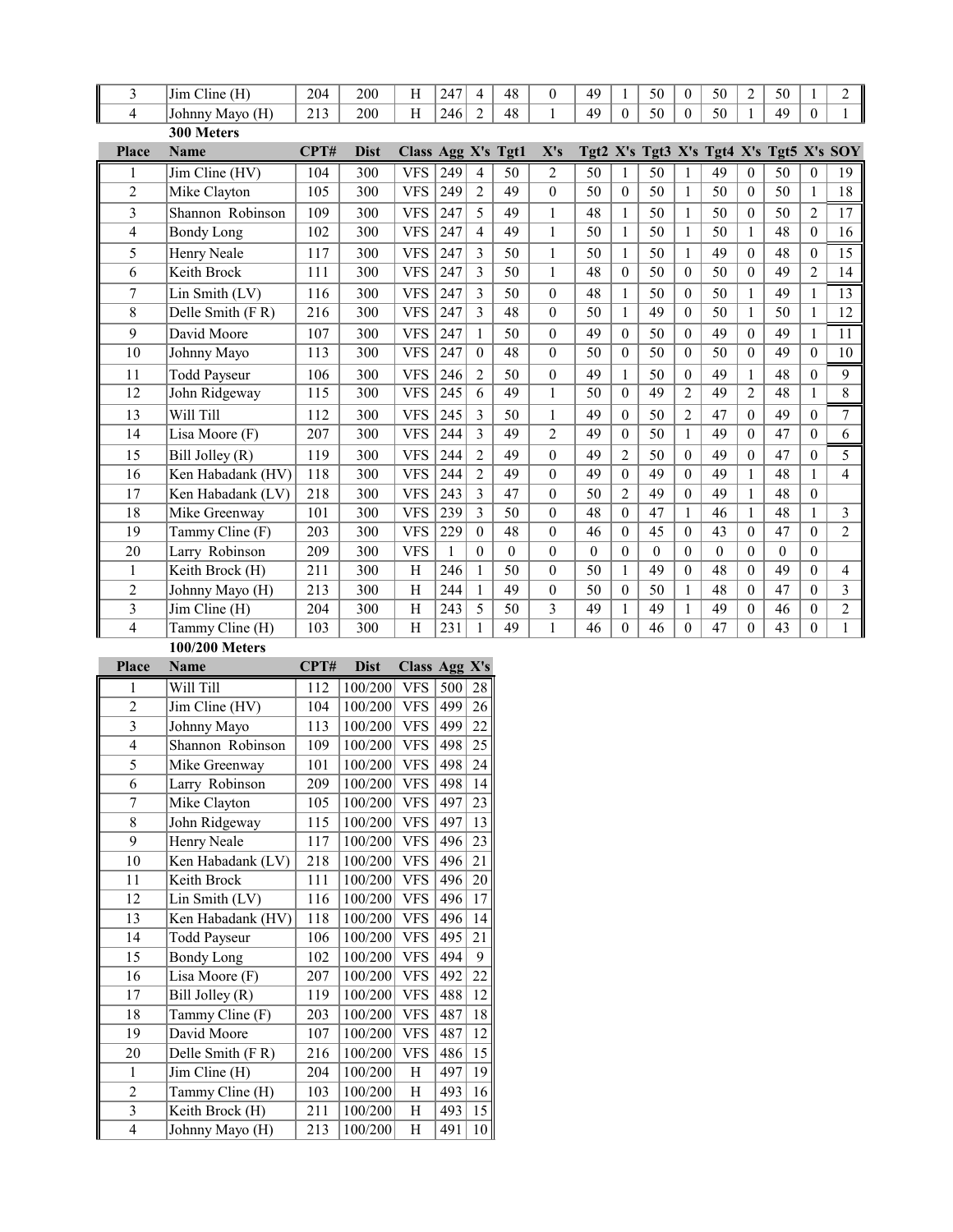|                         | 200/300 Meters                                     |                  |                |               |     |                         |    |                        |
|-------------------------|----------------------------------------------------|------------------|----------------|---------------|-----|-------------------------|----|------------------------|
| Place                   | <b>Name</b>                                        | CPT#             | <b>Dist</b>    | Class Agg X's |     |                         |    |                        |
| 1                       | Jim Cline (HV)                                     | 104              | 200/300        | <b>VFS</b>    | 498 | 11                      |    |                        |
| $\overline{2}$          | Mike Clayton                                       | 105              | 200/300        | <b>VFS</b>    | 497 | 7                       |    |                        |
| $\overline{\mathbf{3}}$ | Johnny Mayo                                        | 113              | 200/300        | <b>VFS</b>    | 496 | 6                       |    |                        |
| $\overline{4}$          | Will Till                                          | 112              | 200/300        | <b>VFS</b>    | 495 | 12                      |    |                        |
| 5                       | Shannon Robinson                                   | 109              | 200/300        | <b>VFS</b>    | 495 | 12                      |    |                        |
| 6                       | Lin Smith (LV)                                     | 116              | 200/300        | <b>VFS</b>    | 494 | $\boldsymbol{7}$        |    |                        |
| 7                       | John Ridgeway                                      | 115              | 200/300        | <b>VFS</b>    | 493 | 10                      |    |                        |
| $8\,$                   | Keith Brock                                        | 111              | 200/300        | <b>VFS</b>    | 493 | 10                      |    |                        |
| 9                       | Henry Neale                                        | 117              | 200/300        | <b>VFS</b>    | 493 | 10                      |    |                        |
| 10                      | <b>Todd Payseur</b>                                | 106              | 200/300        | <b>VFS</b>    | 493 | 9                       |    |                        |
| 11                      | Delle Smith (FR)                                   | 216              | 200/300        | <b>VFS</b>    | 493 | 6                       |    |                        |
| 12                      | <b>Bondy Long</b>                                  | 102              | 200/300        | <b>VFS</b>    | 493 | 6                       |    |                        |
| 13                      | Ken Habadank (HV)                                  | 118              | 200/300        | <b>VFS</b>    | 491 | 7                       |    |                        |
| 14                      | Ken Habadank (LV)                                  | 218              | 200/300        | <b>VFS</b>    | 489 | 9                       |    |                        |
| 15                      | Lisa Moore (F)                                     | 207              | 200/300        | <b>VFS</b>    | 488 | 11                      |    |                        |
| 16                      | Mike Greenway                                      | 101              | 200/300        | <b>VFS</b>    | 487 | 11                      |    |                        |
| 17                      | David Moore                                        | 107              | 200/300        | <b>VFS</b>    | 487 | $\overline{\mathbf{3}}$ |    |                        |
| 18                      | Bill Jolley (R)                                    | 119              | 200/300        | <b>VFS</b>    | 484 | $\overline{4}$          |    |                        |
| 19                      | Tammy Cline (F)                                    | 203              | 200/300        | <b>VFS</b>    | 468 | $\mathbf{1}$            |    |                        |
| 20                      | Larry Robinson                                     | 209              | 200/300        | <b>VFS</b>    | 248 | $\overline{2}$          |    |                        |
| $\mathbf{1}$            | Keith Brock (H)                                    | 211              | 200/300        | H             | 493 | 9                       |    |                        |
| $\overline{c}$          | Jim Cline (H)                                      | 204              | 200/300        | Η             | 490 | 9                       |    |                        |
| $\overline{3}$          | Johnny Mayo (H)                                    | 213              | 200/300        | Η             | 490 | 3                       |    |                        |
| $\overline{4}$          | Tammy Cline (H)                                    | 103              | 200/300        | Η             | 478 | 8                       |    |                        |
|                         |                                                    |                  |                |               |     |                         |    |                        |
|                         |                                                    |                  |                |               |     |                         |    |                        |
| <b>Place</b>            | Grand Agg<br><b>Name</b>                           | CPT#             | <b>Dist</b>    |               |     |                         |    | Class Agg X's SOY TSOY |
| $\mathbf{1}$            |                                                    | 104              |                | <b>VFS</b>    | 748 | 30                      | 40 | 98                     |
| $\overline{2}$          | $\overline{\text{Jim Cline (HV)}}$<br>Mike Clayton | 105              | GrAgg          | <b>VFS</b>    | 746 | 25                      | 38 | 83                     |
| $\overline{\mathbf{3}}$ | Johnny Mayo                                        | 113              | GrAgg<br>GrAgg | <b>VFS</b>    | 746 | 22                      | 36 | 79                     |
| $\overline{\mathbf{4}}$ | Will Till                                          | 112              | GrAgg          | <b>VFS</b>    | 745 | 31                      | 34 | 80                     |
| 5                       | Shannon Robinson                                   | 109              | GrAgg          | <b>VFS</b>    | 745 | 30                      | 32 | 83                     |
| 6                       | Henry Neale                                        | 117              | GrAgg          | <b>VFS</b>    | 743 | 26                      | 30 | 69                     |
| $\overline{7}$          | Keith Brock                                        | 111              | GrAgg          | <b>VFS</b>    | 743 | 23                      | 28 | 65                     |
| 8                       | Lin Smith (LV)                                     | 116              | GrAgg          | <b>VFS</b>    | 743 | 20                      | 26 | 60                     |
| 9                       | John Ridgeway                                      | $\overline{115}$ | GrAgg          | VFS           | 742 | $\overline{19}$         | 24 | 56                     |
| 10                      | <b>Todd Payseur</b>                                | 106              | GrAgg          | VFS           | 741 | 23                      | 22 | 49                     |
| 11                      | <b>Bondy Long</b>                                  | 102              | GrAgg          | <b>VFS</b>    | 741 | 13                      | 20 | 46                     |
| 12                      | Ken Habadank (HV)                                  | 118              | GrAgg          | VFS           | 740 | 16                      | 18 | 42                     |
| 13                      | Ken Habadank (LV)                                  | 218              | GrAgg          | <b>VFS</b>    | 739 | 24                      |    |                        |
| 14                      | Mike Greenway                                      | 101              | GrAgg          | VFS           | 737 | 27                      | 16 | 53                     |
| 15                      | Lisa Moore (F)                                     | 207              | GrAgg          | <b>VFS</b>    | 736 | 25                      | 14 | 32                     |
| 16                      | David Moore                                        | 107              | GrAgg          | <b>VFS</b>    | 734 | 13                      | 12 | 30                     |
| 17                      | Delle Smith (FR)                                   | 216              | GrAgg          | <b>VFS</b>    | 733 | 18                      | 10 | 31                     |
| 18                      | Bill Jolley (R)                                    | 119              | GrAgg          | <b>VFS</b>    | 732 | 14                      | 8  | 21                     |
| 19                      | Tammy Cline (F)                                    | 203              | GrAgg          | <b>VFS</b>    | 716 | 18                      | 6  | 18                     |
| 20                      | Larry Robinson                                     | 209              | GrAgg          | <b>VFS</b>    | 499 | 14                      | 4  | 31                     |
| $\mathbf{1}$            | Jim Cline (H)                                      | 204              | GrAgg          | Н             | 740 | 24                      | 8  | 17                     |
| $\overline{2}$          | Keith Brock (H)                                    | 211              | GrAgg          | H             | 739 | 16                      | 6  | 16                     |
| $\mathfrak{Z}$          | Johnny Mayo (H)                                    | 213              | GrAgg          | Η             | 735 | 11                      | 4  | 9                      |